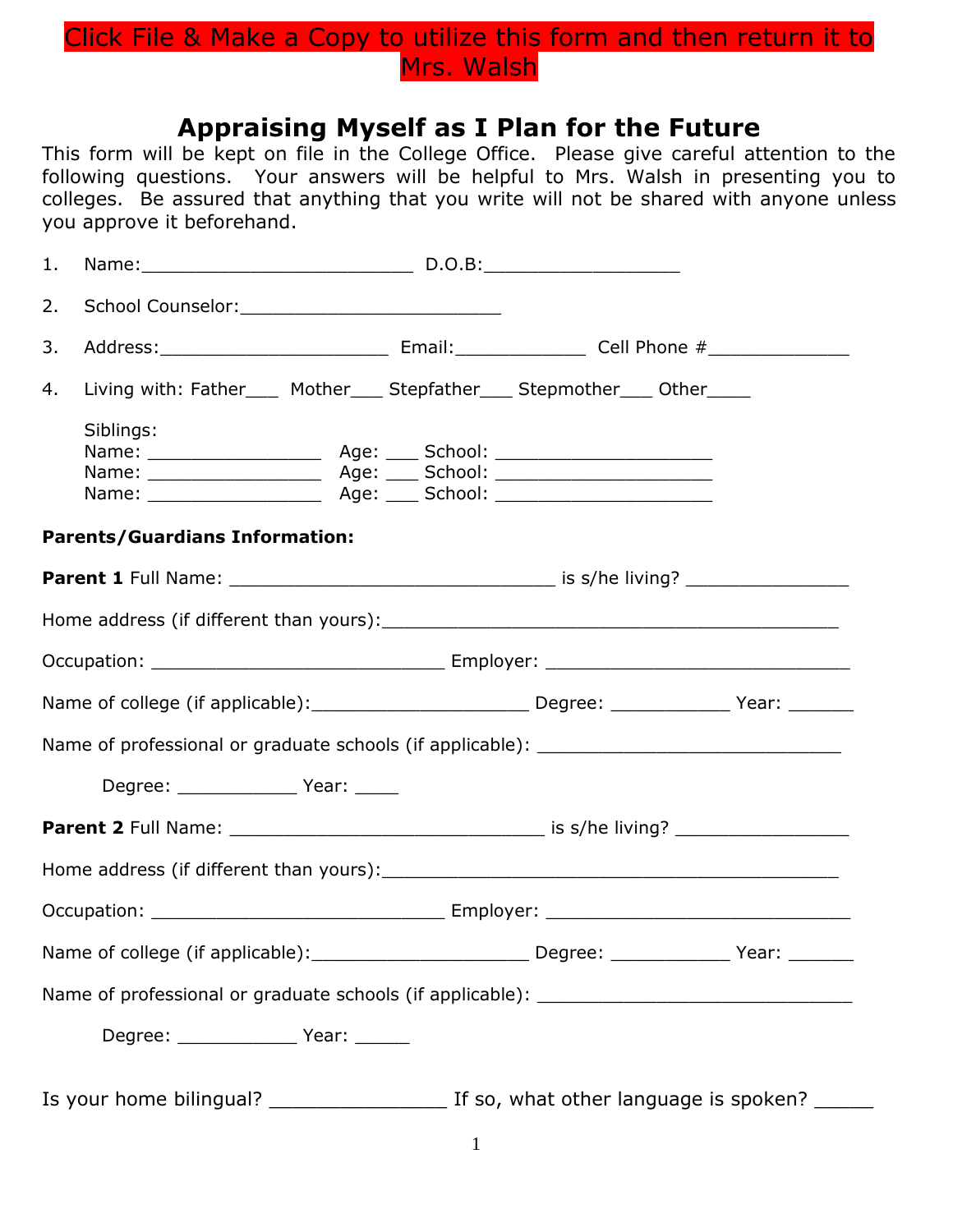### **Citizenship:** *(Optional)*

| Please check:            |                                                                                                                                                                                                                                                                                  |
|--------------------------|----------------------------------------------------------------------------------------------------------------------------------------------------------------------------------------------------------------------------------------------------------------------------------|
|                          | US citizen _______ Dual US citizen; please specify other country of citizenship________                                                                                                                                                                                          |
|                          |                                                                                                                                                                                                                                                                                  |
| Country (ies)            | Visa type                                                                                                                                                                                                                                                                        |
| <b>Student Athletes:</b> |                                                                                                                                                                                                                                                                                  |
|                          | Are you applying to **Division I or **Division II colleges for an athletic scholarship?                                                                                                                                                                                          |
|                          |                                                                                                                                                                                                                                                                                  |
|                          |                                                                                                                                                                                                                                                                                  |
|                          | Are you applying to Division III colleges with the hope that your athletic talent will help you<br>gain admittance to the school? If so, what sport________________________________                                                                                              |
|                          |                                                                                                                                                                                                                                                                                  |
|                          | **Please be sure to complete NCAA (National Collegiate Athletic Association) Initial<br>Eligibility forms via www.eligibilitycenter.org and meet with your guidance counselor as<br>soon as possible to evaluate your candidacy. If you want to participate in college athletics |

or receive an athletic scholarship you must meet certain requirements while in high school.

\_\_\_\_\_\_\_\_\_\_\_\_\_\_\_\_\_\_\_\_\_\_\_\_\_\_\_\_\_\_\_\_\_\_\_\_\_\_\_\_\_\_\_\_\_\_\_\_\_\_\_\_\_\_\_\_\_\_\_\_\_\_\_\_\_\_\_\_\_\_\_\_\_ \_\_\_\_\_\_\_\_\_\_\_\_\_\_\_\_\_\_\_\_\_\_\_\_\_\_\_\_\_\_\_\_\_\_\_\_\_\_\_\_\_\_\_\_\_\_\_\_\_\_\_\_\_\_\_\_\_\_\_\_\_\_\_\_\_\_\_\_\_\_\_\_\_ \_\_\_\_\_\_\_\_\_\_\_\_\_\_\_\_\_\_\_\_\_\_\_\_\_\_\_\_\_\_\_\_\_\_\_\_\_\_\_\_\_\_\_\_\_\_\_\_\_\_\_\_\_\_\_\_\_\_\_\_\_\_\_\_\_\_\_\_\_\_\_\_\_

#### **Health**

|           | General health and physical condition (indicate any long period of |  |  |  |  |
|-----------|--------------------------------------------------------------------|--|--|--|--|
| illness): |                                                                    |  |  |  |  |

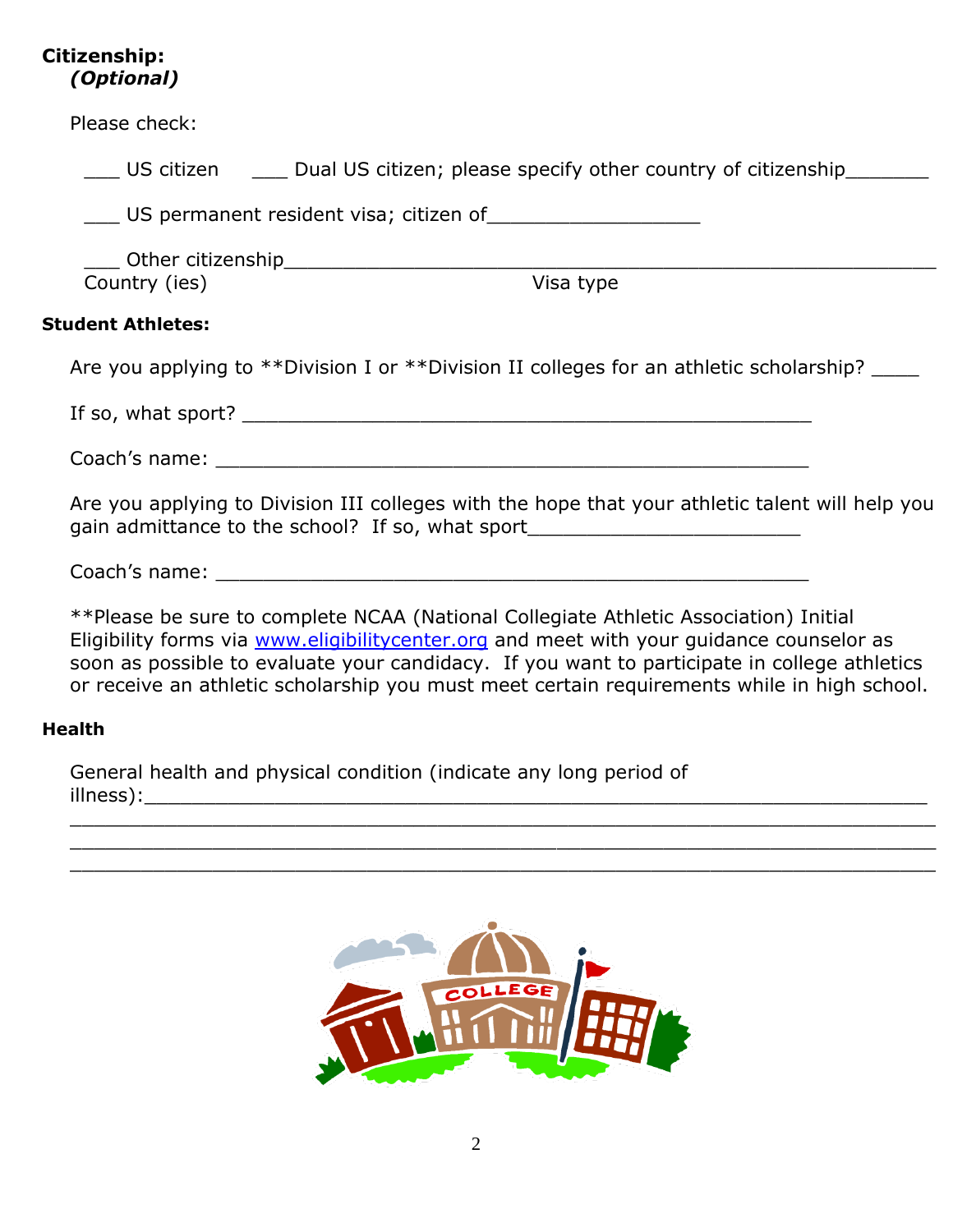### **Autobiography**

College admission counselors rely on the college counselor to provide them with information that may not appear in other parts of the application. Answering questions below will not only help Mrs. Walsh in writing your recommendation letter, but will also help if you are required to write a personal statement for your college applications.

1. How would your family and/or friends describe you?

2.What aspects of your high school years have you enjoyed the most?

3.Describe a difficult decision that you have had to make and what you learned as a result.

\_\_\_\_\_\_\_\_\_\_\_\_\_\_\_\_\_\_\_\_\_\_\_\_\_\_\_\_\_\_\_\_\_\_\_\_\_\_\_\_\_\_\_\_\_\_\_\_\_\_\_\_\_\_\_\_\_\_\_\_\_\_\_\_\_\_ \_\_\_\_\_\_\_\_\_\_\_\_\_\_\_\_\_\_\_\_\_\_\_\_\_\_\_\_\_\_\_\_\_\_\_\_\_\_\_\_\_\_\_\_\_\_\_\_\_\_\_\_\_\_\_\_\_\_\_\_\_\_\_\_\_\_ \_\_\_\_\_\_\_\_\_\_\_\_\_\_\_\_\_\_\_\_\_\_\_\_\_\_\_\_\_\_\_\_\_\_\_\_\_\_\_\_\_\_\_\_\_\_\_\_\_\_\_\_\_\_\_\_\_\_\_\_\_\_\_\_\_\_

\_\_\_\_\_\_\_\_\_\_\_\_\_\_\_\_\_\_\_\_\_\_\_\_\_\_\_\_\_\_\_\_\_\_\_\_\_\_\_\_\_\_\_\_\_\_\_\_\_\_\_\_\_\_\_\_\_\_\_\_\_\_\_\_\_\_ \_\_\_\_\_\_\_\_\_\_\_\_\_\_\_\_\_\_\_\_\_\_\_\_\_\_\_\_\_\_\_\_\_\_\_\_\_\_\_\_\_\_\_\_\_\_\_\_\_\_\_\_\_\_\_\_\_\_\_\_\_\_\_\_\_\_ \_\_\_\_\_\_\_\_\_\_\_\_\_\_\_\_\_\_\_\_\_\_\_\_\_\_\_\_\_\_\_\_\_\_\_\_\_\_\_\_\_\_\_\_\_\_\_\_\_\_\_\_\_\_\_\_\_\_\_\_\_\_\_\_\_\_

\_\_\_\_\_\_\_\_\_\_\_\_\_\_\_\_\_\_\_\_\_\_\_\_\_\_\_\_\_\_\_\_\_\_\_\_\_\_\_\_\_\_\_\_\_\_\_\_\_\_\_\_\_\_\_\_\_\_\_\_\_\_\_\_\_\_ \_\_\_\_\_\_\_\_\_\_\_\_\_\_\_\_\_\_\_\_\_\_\_\_\_\_\_\_\_\_\_\_\_\_\_\_\_\_\_\_\_\_\_\_\_\_\_\_\_\_\_\_\_\_\_\_\_\_\_\_\_\_\_\_\_\_ \_\_\_\_\_\_\_\_\_\_\_\_\_\_\_\_\_\_\_\_\_\_\_\_\_\_\_\_\_\_\_\_\_\_\_\_\_\_\_\_\_\_\_\_\_\_\_\_\_\_\_\_\_\_\_\_\_\_\_\_\_\_\_\_\_\_

\_\_\_\_\_\_\_\_\_\_\_\_\_\_\_\_\_\_\_\_\_\_\_\_\_\_\_\_\_\_\_\_\_\_\_\_\_\_\_\_\_\_\_\_\_\_\_\_\_\_\_\_\_\_\_\_\_\_\_\_\_\_\_\_\_\_  $\_$  , and the set of the set of the set of the set of the set of the set of the set of the set of the set of the set of the set of the set of the set of the set of the set of the set of the set of the set of the set of th \_\_\_\_\_\_\_\_\_\_\_\_\_\_\_\_\_\_\_\_\_\_\_\_\_\_\_\_\_\_\_\_\_\_\_\_\_\_\_\_\_\_\_\_\_\_\_\_\_\_\_\_\_\_\_\_\_\_\_\_\_\_\_\_\_\_

\_\_\_\_\_\_\_\_\_\_\_\_\_\_\_\_\_\_\_\_\_\_\_\_\_\_\_\_\_\_\_\_\_\_\_\_\_\_\_\_\_\_\_\_\_\_\_\_\_\_\_\_\_\_\_\_\_\_\_\_\_\_\_\_\_\_ \_\_\_\_\_\_\_\_\_\_\_\_\_\_\_\_\_\_\_\_\_\_\_\_\_\_\_\_\_\_\_\_\_\_\_\_\_\_\_\_\_\_\_\_\_\_\_\_\_\_\_\_\_\_\_\_\_\_\_\_\_\_\_\_\_\_ \_\_\_\_\_\_\_\_\_\_\_\_\_\_\_\_\_\_\_\_\_\_\_\_\_\_\_\_\_\_\_\_\_\_\_\_\_\_\_\_\_\_\_\_\_\_\_\_\_\_\_\_\_\_\_\_\_\_\_\_\_\_\_\_\_\_

\_\_\_\_\_\_\_\_\_\_\_\_\_\_\_\_\_\_\_\_\_\_\_\_\_\_\_\_\_\_\_\_\_\_\_\_\_\_\_\_\_\_\_\_\_\_\_\_\_\_\_\_\_\_\_\_\_\_\_\_\_\_\_\_\_\_ \_\_\_\_\_\_\_\_\_\_\_\_\_\_\_\_\_\_\_\_\_\_\_\_\_\_\_\_\_\_\_\_\_\_\_\_\_\_\_\_\_\_\_\_\_\_\_\_\_\_\_\_\_\_\_\_\_\_\_\_\_\_\_\_\_\_ \_\_\_\_\_\_\_\_\_\_\_\_\_\_\_\_\_\_\_\_\_\_\_\_\_\_\_\_\_\_\_\_\_\_\_\_\_\_\_\_\_\_\_\_\_\_\_\_\_\_\_\_\_\_\_\_\_\_\_\_\_\_\_\_\_\_

\_\_\_\_\_\_\_\_\_\_\_\_\_\_\_\_\_\_\_\_\_\_\_\_\_\_\_\_\_\_\_\_\_\_\_\_\_\_\_\_\_\_\_\_\_\_\_\_\_\_\_\_\_\_\_\_\_\_\_\_\_\_\_\_\_\_ \_\_\_\_\_\_\_\_\_\_\_\_\_\_\_\_\_\_\_\_\_\_\_\_\_\_\_\_\_\_\_\_\_\_\_\_\_\_\_\_\_\_\_\_\_\_\_\_\_\_\_\_\_\_\_\_\_\_\_\_\_\_\_\_\_\_ \_\_\_\_\_\_\_\_\_\_\_\_\_\_\_\_\_\_\_\_\_\_\_\_\_\_\_\_\_\_\_\_\_\_\_\_\_\_\_\_\_\_\_\_\_\_\_\_\_\_\_\_\_\_\_\_\_\_\_\_\_\_\_\_\_\_

\_\_\_\_\_\_\_\_\_\_\_\_\_\_\_\_\_\_\_\_\_\_\_\_\_\_\_\_\_\_\_\_\_\_\_\_\_\_\_\_\_\_\_\_\_\_\_\_\_\_\_\_\_\_\_\_\_\_\_\_\_\_\_\_\_\_ \_\_\_\_\_\_\_\_\_\_\_\_\_\_\_\_\_\_\_\_\_\_\_\_\_\_\_\_\_\_\_\_\_\_\_\_\_\_\_\_\_\_\_\_\_\_\_\_\_\_\_\_\_\_\_\_\_\_\_\_\_\_\_\_\_\_ \_\_\_\_\_\_\_\_\_\_\_\_\_\_\_\_\_\_\_\_\_\_\_\_\_\_\_\_\_\_\_\_\_\_\_\_\_\_\_\_\_\_\_\_\_\_\_\_\_\_\_\_\_\_\_\_\_\_\_\_\_\_\_\_\_\_

4. Describe a challenge you have had to face.

5. Which one of your accomplishments are you most proud of and why?

6.Are there any traits or accomplishments that set you apart from other teenagers?

7.What characteristics or qualities would you like Mrs. Walsh and college admission counselors to know about you?

8. What are your future goals?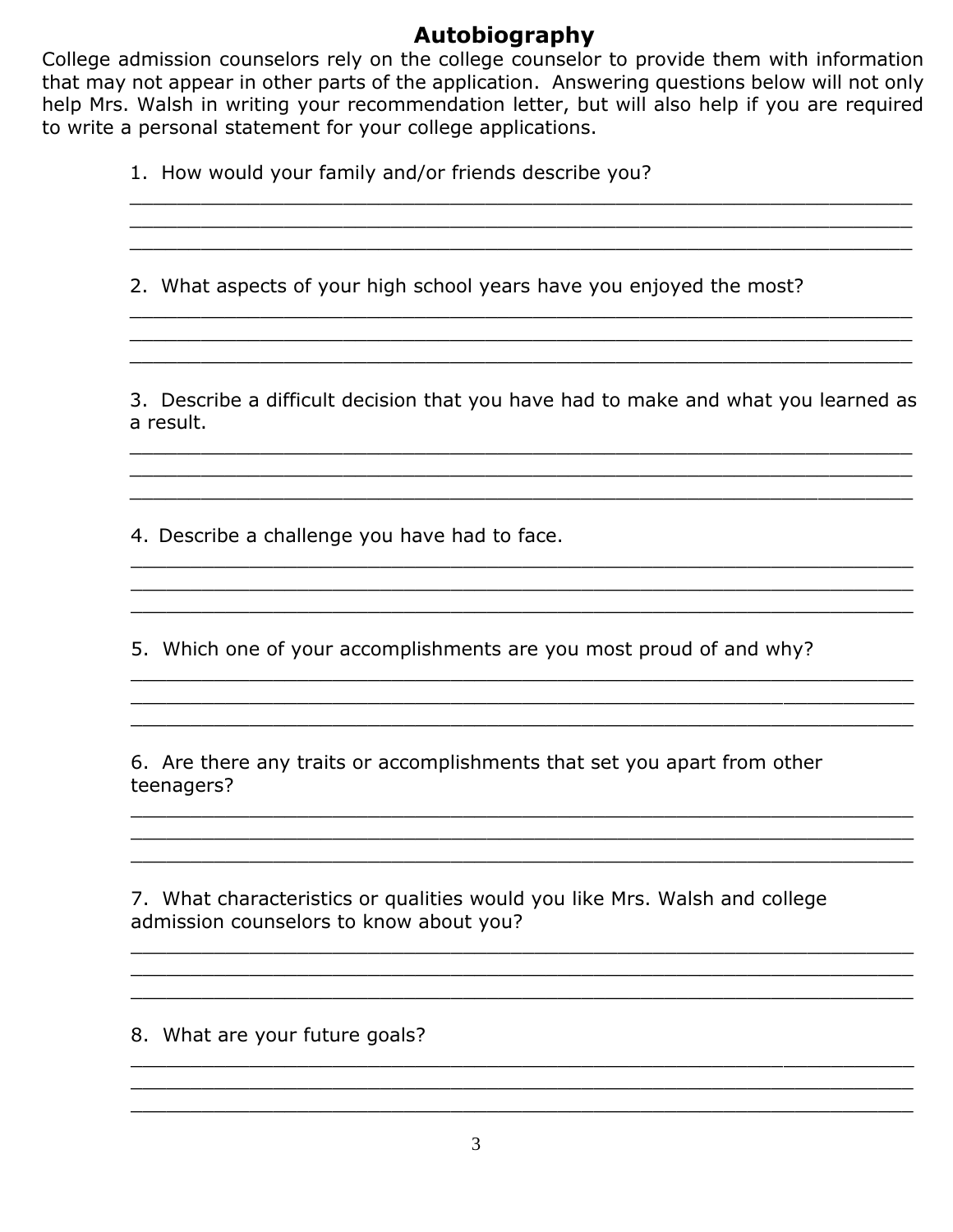9.List any leisure time reading (i.e. not classroom assignments) you have done in the past two years or so. Include any books, newspapers, or magazines and which have been most enjoyable or meaningful for you.

\_\_\_\_\_\_\_\_\_\_\_\_\_\_\_\_\_\_\_\_\_\_\_\_\_\_\_\_\_\_\_\_\_\_\_\_\_\_\_\_\_\_\_\_\_\_\_\_\_\_\_\_\_\_\_\_\_\_\_\_\_\_\_\_\_\_ \_\_\_\_\_\_\_\_\_\_\_\_\_\_\_\_\_\_\_\_\_\_\_\_\_\_\_\_\_\_\_\_\_\_\_\_\_\_\_\_\_\_\_\_\_\_\_\_\_\_\_\_\_\_\_\_\_\_\_\_\_\_\_\_\_\_  $\overline{\phantom{a}}$  , and the contribution of the contribution of the contribution of the contribution of the contribution of the contribution of the contribution of the contribution of the contribution of the contribution of the

10. How do you spend your leisure time during the school year and in the summer? College admission counselors are interested in your time management and your overall learning experiences. List chronologically any pertinent travel opportunities, summer classes or internships, or other activities you have undertaken.

\_\_\_\_\_\_\_\_\_\_\_\_\_\_\_\_\_\_\_\_\_\_\_\_\_\_\_\_\_\_\_\_\_\_\_\_\_\_\_\_\_\_\_\_\_\_\_\_\_\_\_\_\_\_\_\_\_\_\_\_\_\_\_\_\_\_ \_\_\_\_\_\_\_\_\_\_\_\_\_\_\_\_\_\_\_\_\_\_\_\_\_\_\_\_\_\_\_\_\_\_\_\_\_\_\_\_\_\_\_\_\_\_\_\_\_\_\_\_\_\_\_\_\_\_\_\_\_\_\_\_\_\_

\_\_\_\_\_\_\_\_\_\_\_\_\_\_\_\_\_\_\_\_\_\_\_\_\_\_\_\_\_\_\_\_\_\_\_\_\_\_\_\_\_\_\_\_\_\_\_\_\_\_\_\_\_\_\_\_\_\_\_\_\_\_\_\_\_\_\_\_\_\_  $\_$  , and the set of the set of the set of the set of the set of the set of the set of the set of the set of the set of the set of the set of the set of the set of the set of the set of the set of the set of the set of th

 $\_$  ,  $\_$  ,  $\_$  ,  $\_$  ,  $\_$  ,  $\_$  ,  $\_$  ,  $\_$  ,  $\_$  ,  $\_$  ,  $\_$  ,  $\_$  ,  $\_$  ,  $\_$  ,  $\_$  ,  $\_$  ,  $\_$  ,  $\_$  ,  $\_$  ,  $\_$  ,  $\_$  ,  $\_$  ,  $\_$  ,  $\_$  ,  $\_$  ,  $\_$  ,  $\_$  ,  $\_$  ,  $\_$  ,  $\_$  ,  $\_$  ,  $\_$  ,  $\_$  ,  $\_$  ,  $\_$  ,  $\_$  ,  $\_$  ,  $\mathcal{L}_\text{max}$  , and the set of the set of the set of the set of the set of the set of the set of the set of the set of the set of the set of the set of the set of the set of the set of the set of the set of the set of the

 $\_$  , and the set of the set of the set of the set of the set of the set of the set of the set of the set of the set of the set of the set of the set of the set of the set of the set of the set of the set of the set of th \_\_\_\_\_\_\_\_\_\_\_\_\_\_\_\_\_\_\_\_\_\_\_\_\_\_\_\_\_\_\_\_\_\_\_\_\_\_\_\_\_\_\_\_\_\_\_\_\_\_\_\_\_\_\_\_\_\_\_\_\_\_\_\_\_\_ \_\_\_\_\_\_\_\_\_\_\_\_\_\_\_\_\_\_\_\_\_\_\_\_\_\_\_\_\_\_\_\_\_\_\_\_\_\_\_\_\_\_\_\_\_\_\_\_\_\_\_\_\_\_\_\_\_\_\_\_\_\_\_\_\_\_

 $\_$  , and the set of the set of the set of the set of the set of the set of the set of the set of the set of the set of the set of the set of the set of the set of the set of the set of the set of the set of the set of th

 $\mathcal{L}_\text{max} = \frac{1}{2} \sum_{i=1}^n \mathcal{L}_\text{max}(\mathbf{z}_i - \mathbf{z}_i)$ 

11. I would describe myself as: (list 10 adjectives)

12. How do you think your teachers would describe you?

 $\mathcal{L}_\text{max} = \mathcal{L}_\text{max} = \mathcal{L}_\text{max} = \mathcal{L}_\text{max} = \mathcal{L}_\text{max} = \mathcal{L}_\text{max} = \mathcal{L}_\text{max} = \mathcal{L}_\text{max} = \mathcal{L}_\text{max} = \mathcal{L}_\text{max} = \mathcal{L}_\text{max} = \mathcal{L}_\text{max} = \mathcal{L}_\text{max} = \mathcal{L}_\text{max} = \mathcal{L}_\text{max} = \mathcal{L}_\text{max} = \mathcal{L}_\text{max} = \mathcal{L}_\text{max} = \mathcal{$ 

13. Do you have a quote or a personal motto which you follow? What is it and why?

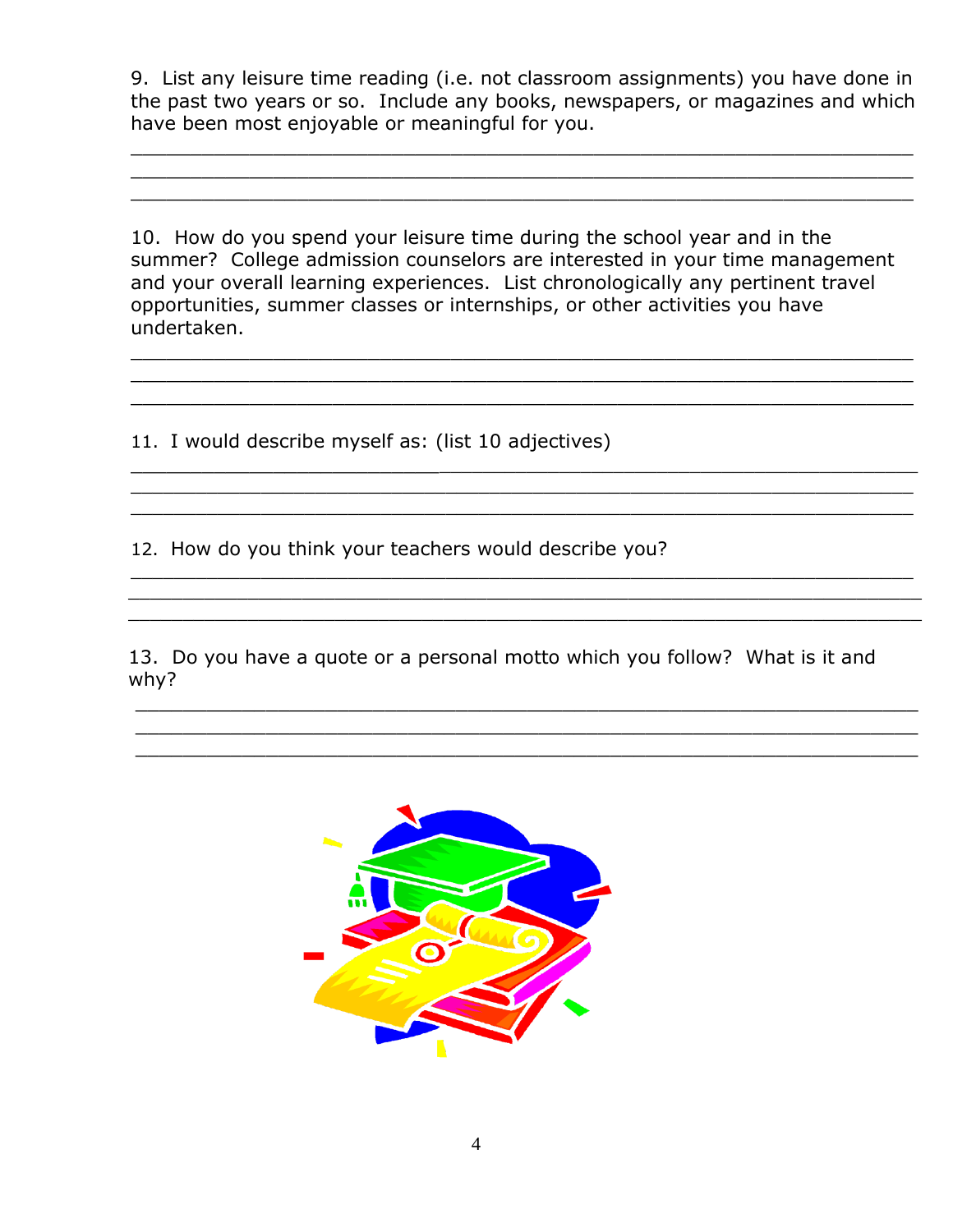

### **College Essay**

The majority of colleges require the applicant to write an essay. *What do you want the readers of your application to know about you apart from courses, grades, and test scores?* The application may simply ask for a personal statement and leave the decision up to you as to how you wish to respond. Other colleges might ask you to write about suggested topics. The Common Application colleges ask students to respond to one of the prompts listed below.

1. Some students have a background, identity, interest, or talent that is so meaningful they believe their application would be incomplete without it. If this sounds like you, then please share your story.

2. The lessons we take from failure can be fundamental to later success. Recount an incident or time when you experienced failure. How did it affect you, and what did you learn from the experience?

3. Reflect on a time when you challenged a belief or idea. What prompted you to act? Would you make the same decision again?

4. Reflect on something that someone has done for you that has made you happy or thankful in a surprising way. How has this gratitude affected or motivated you?

5. Discuss an accomplishment or event, formal or informal that marked your transition from childhood to adulthood within your culture, community, or family.

6. Describe a topic, idea, or concept you find so engaging that it makes you lose all track of time. Why does it captivate you? What or who do you turn to when you want to learn more?

7. Share an essay on any topic of your choice. If can be one you've already written, or one that responds to a different prompt, or one of your own design.

In the space below, feel free to respond to one of the prompts listed. You can also list possible essay topic that you might want to discuss with Mrs. Walsh. Attach additional pages if you like. **This is not a required section of the "Appraising Myself as I Plan for the Future" packet**. However, it is suggested that you begin the college essay writing process during your junior year.

\_\_\_\_\_\_\_\_\_\_\_\_\_\_\_\_\_\_\_\_\_\_\_\_\_\_\_\_\_\_\_\_\_\_\_\_\_\_\_\_\_\_\_\_\_\_\_\_\_\_\_\_\_\_\_\_\_\_\_\_\_\_\_\_\_\_\_\_\_\_\_\_\_\_\_\_\_  $\_$  , and the contribution of the contribution of  $\mathcal{L}_1$  , and the contribution of  $\mathcal{L}_2$  , and the contribution of  $\mathcal{L}_1$ \_\_\_\_\_\_\_\_\_\_\_\_\_\_\_\_\_\_\_\_\_\_\_\_\_\_\_\_\_\_\_\_\_\_\_\_\_\_\_\_\_\_\_\_\_\_\_\_\_\_\_\_\_\_\_\_\_\_\_\_\_\_\_\_\_\_\_\_\_\_\_\_\_\_\_\_\_ \_\_\_\_\_\_\_\_\_\_\_\_\_\_\_\_\_\_\_\_\_\_\_\_\_\_\_\_\_\_\_\_\_\_\_\_\_\_\_\_\_\_\_\_\_\_\_\_\_\_\_\_\_\_\_\_\_\_\_\_\_\_\_\_\_\_\_\_\_\_\_\_\_\_\_\_\_ \_\_\_\_\_\_\_\_\_\_\_\_\_\_\_\_\_\_\_\_\_\_\_\_\_\_\_\_\_\_\_\_\_\_\_\_\_\_\_\_\_\_\_\_\_\_\_\_\_\_\_\_\_\_\_\_\_\_\_\_\_\_\_\_\_\_\_\_\_\_\_\_\_\_\_\_\_ \_\_\_\_\_\_\_\_\_\_\_\_\_\_\_\_\_\_\_\_\_\_\_\_\_\_\_\_\_\_\_\_\_\_\_\_\_\_\_\_\_\_\_\_\_\_\_\_\_\_\_\_\_\_\_\_\_\_\_\_\_\_\_\_\_\_\_\_\_\_\_\_\_\_\_\_\_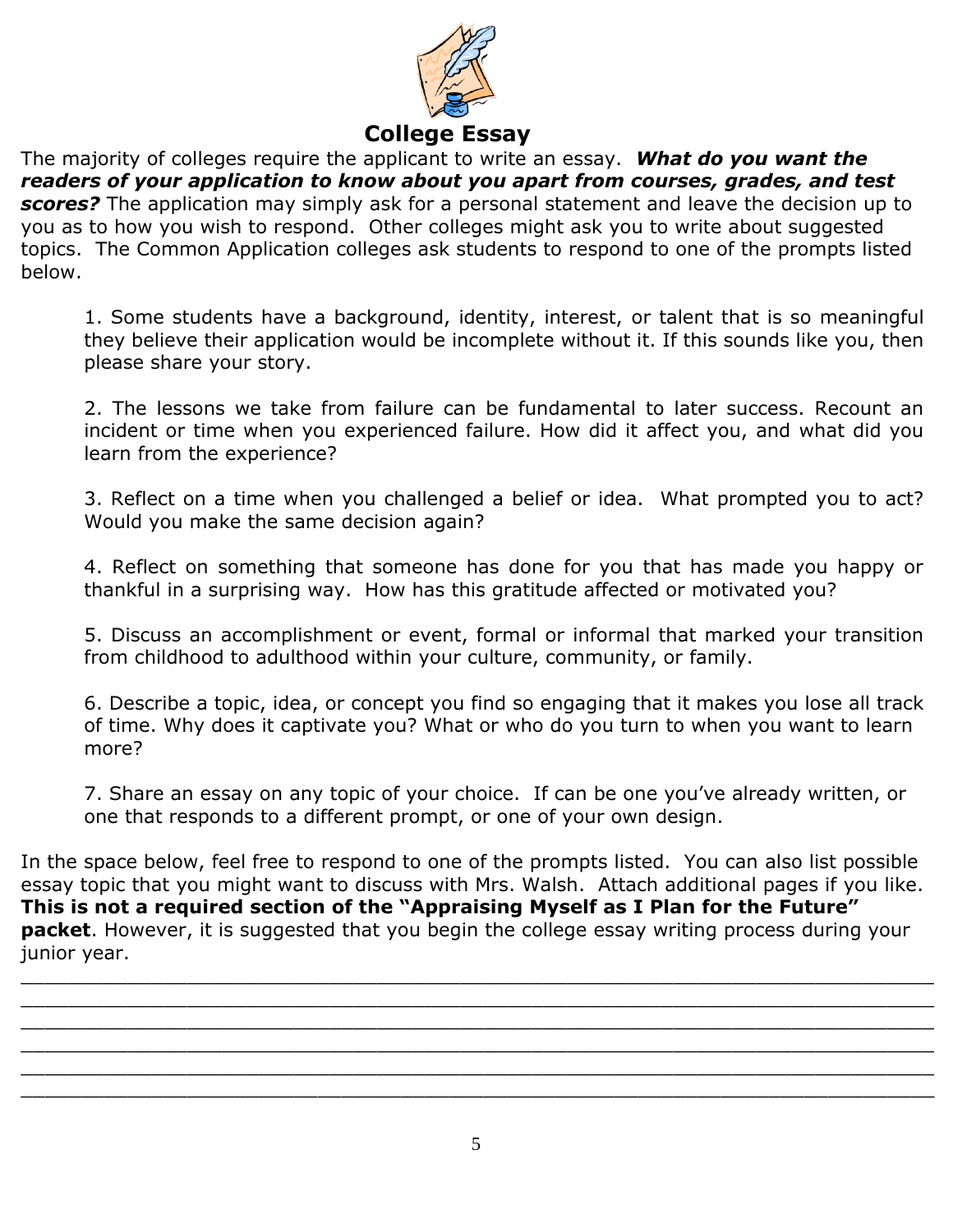### **Activity Sheet/Résumé**

Colleges are interested in learning about how you spend your time outside of the school day. Do you volunteer? Do you participate in a club, sport, or musical activity? Have you demonstrated consistent involvement? What kind of an impact have you made in your school and/or local community? You will be asked on your college applications to provide details about your involvement and achievements. Please use the space below to begin your list. Don't forget about your academic achievements including Pride Awards and honor roll status. Attach additional pages if necessary.

| Grade(s) | <b>Activity/Award</b> | <b>Involvement/Responsibilities</b> |
|----------|-----------------------|-------------------------------------|
|          |                       |                                     |
|          |                       |                                     |
|          |                       |                                     |
|          |                       |                                     |
|          |                       |                                     |
|          |                       |                                     |
|          |                       |                                     |
|          |                       |                                     |
|          |                       |                                     |
|          |                       |                                     |
|          |                       |                                     |
|          |                       |                                     |

Please choose your top three activities and describe your involvement in each.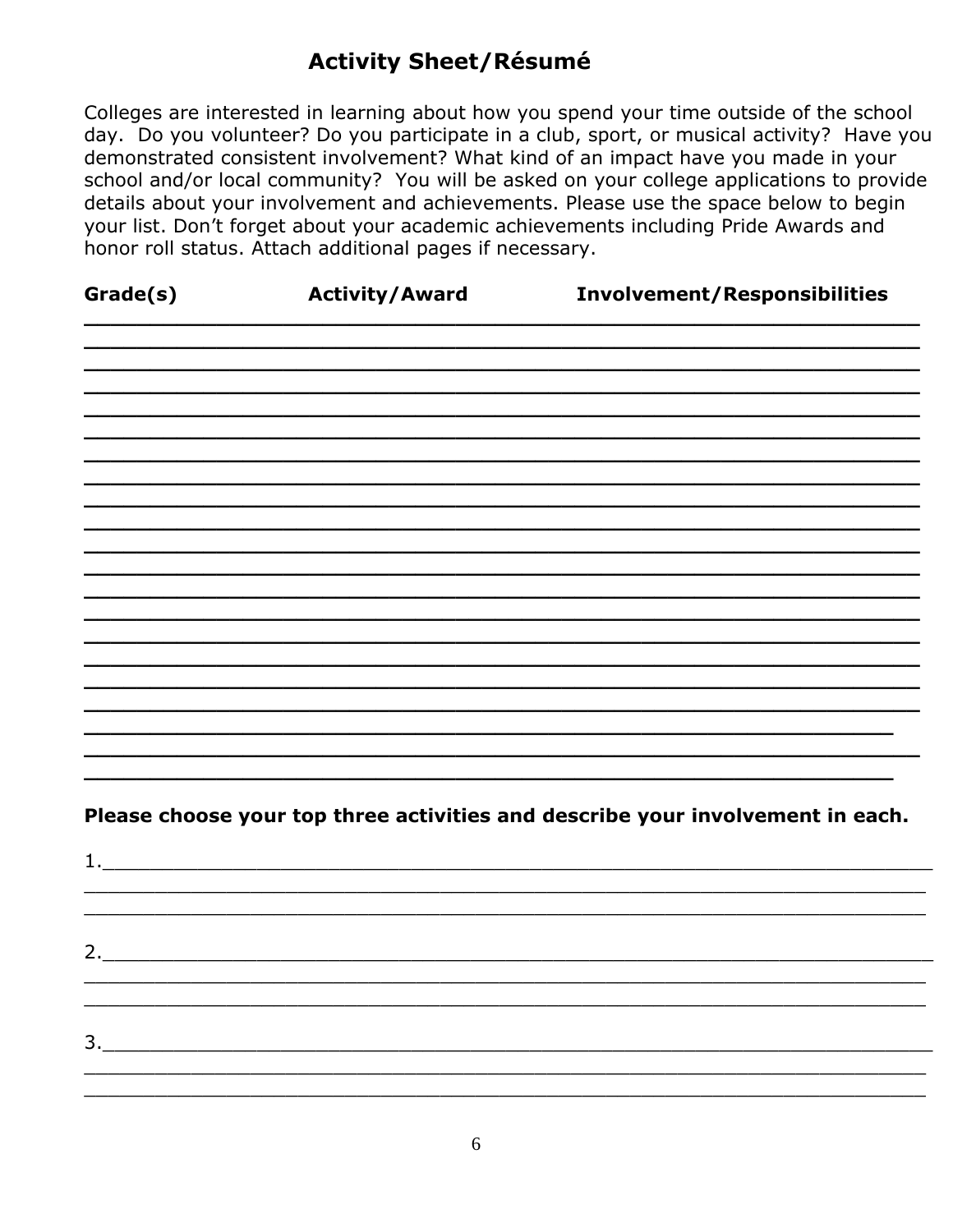

In addition to completing the "Appraising Myself as I Plan for the Future" packet, students must complete the **College Planning Survey** on your Naviance account. Mrs. Walsh will utilize the results of the survey during your college planning meeting

- 1. Log onto your Naviance account via CLEVER
- 2. Click on the "About Me" tab.
- 3. The College Planning Survey is located on the upper left side of the page.
- 4. Complete the survey, print it, and attach it to the back of this packet.

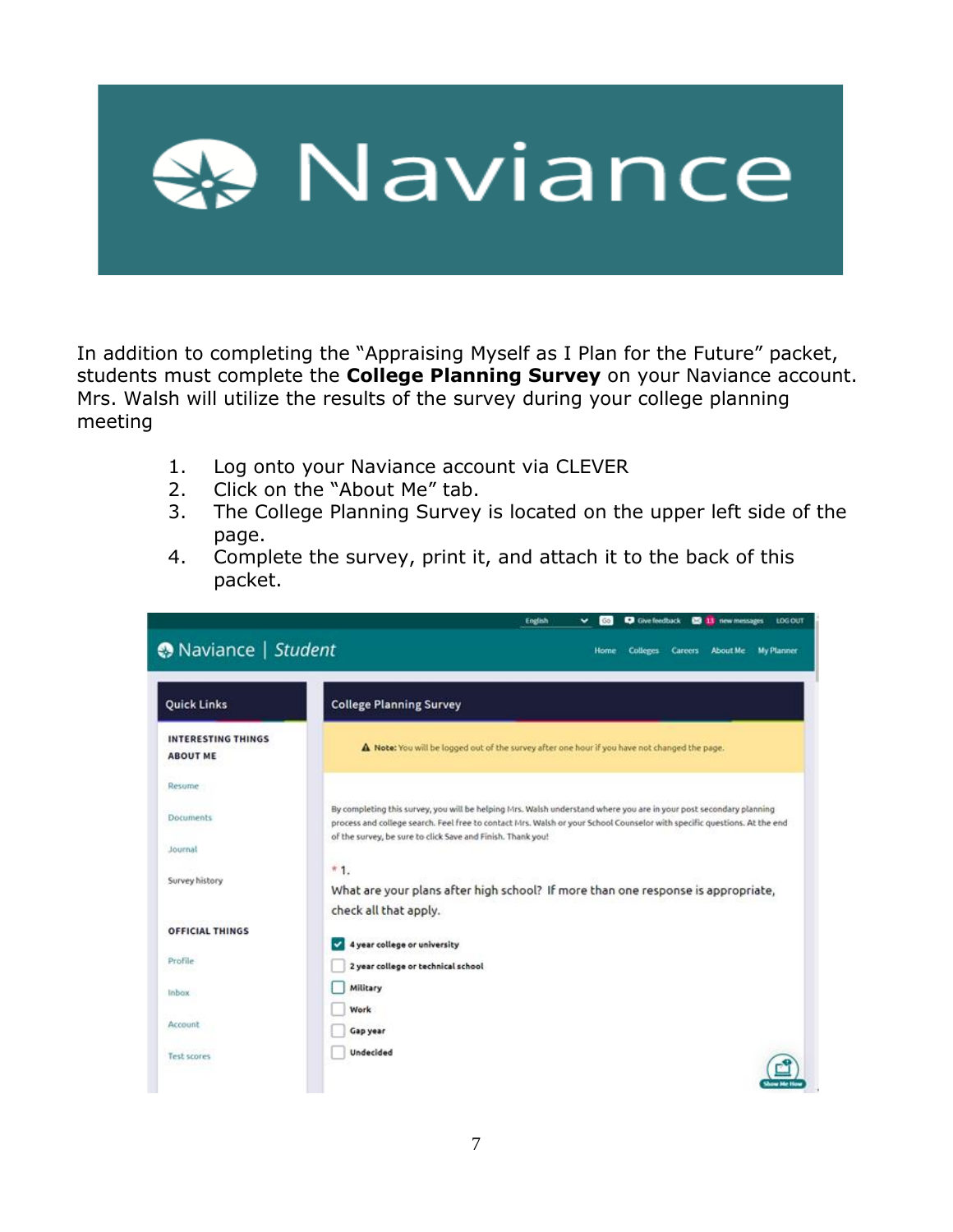# **Huntington High School Parent Response Form**

| Student's name:          |  |
|--------------------------|--|
| Parent(s) name(s):       |  |
| Parent(s) email address: |  |

I am seeking your thoughts and feelings about your child. Please help me by responding to the questions below. If you do not find these particular questions helpful, then write a letter. Be funny; be serious; be proud. Your willingness to complete this form or write a separate letter is very helpful in counseling your son or daughter and in writing his or her college recommendation letter.

1. Describe one or two events that you see as turning points in your son or daughter's development and explain why you view them as such.

2. His/her high school career has been pleasurable/painful because…. (don't hesitate to write about both aspects.)

3. His/her greatest strength/greatest weakness is:

4. We are proud of our child because….. (specific anecdotes are particularly welcome.)

5. Something you need to know about my/our son/daughter is…..